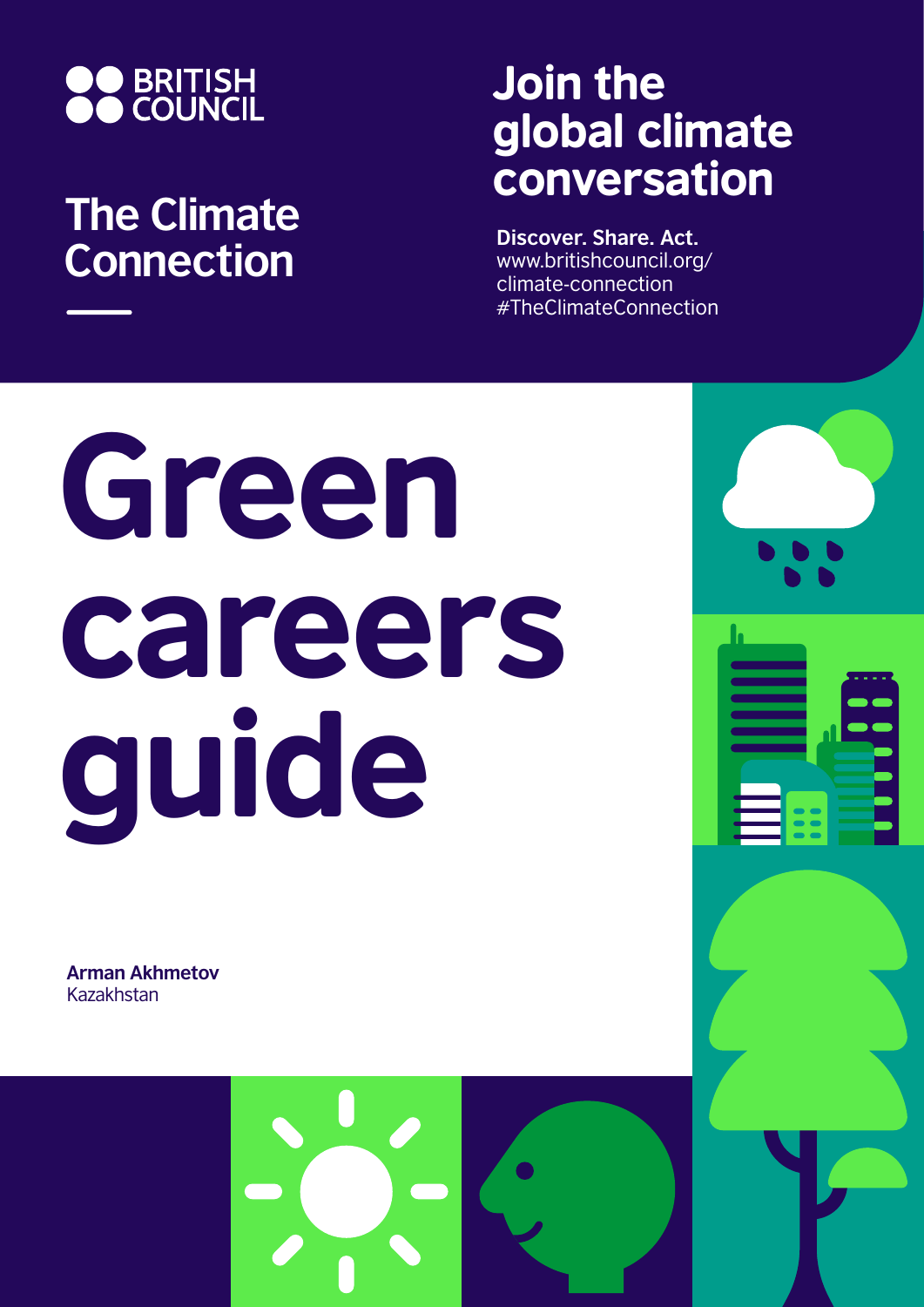### Arman Akhmetov Kazakhstan



#### **What did you study?**

I studied international management at Strathclyde Business School. The course is designed for international managers to develop the knowledge and skills to operate in a global environment.

#### **What inspired you to study your subject at university and to work in the green industries?**

Since my first graduation from the Kazakh National University, I had a keen interest to be involved in the global business and project activity and devote myself to bring best international resource management practices and industrial innovations contributing the society to solve environment issues and improve the living standards.

#### **Why does climate change matter?**

According to the National Geographic, since the early 20th century the planet's temperature increasing drastically for more than 1.6 degrees Fahrenheit. The climate change driven by the human activities and continuous industry emissions has catastrophic consequences resulting to ice melting, sealevel rise, forced migration of species to colder areas and landscape change that eventually destroy the fragile eco-system.

This requires immediate reposes and actions by all governments, societies, business communities and eco-activists with the global collaboration to adapt effective emission regulations and promote green technologies and human life style changes.

#### **How did your studies help you get into the career you're in today?**

The study at Strathclyde Business School helped me to broaden my knowledge in international business, develop cross cultural competences and the project management skills indispensable in my current business role.

#### **What other experiences and support have you had along the way?**

During the study, I had practical sessions to study the operation of EU global companies that helped to understand their corporate culture as well as business management tools and techniques. In addition, the daily communication with University professors and students increased my academic and professional network.

#### **What do you do now – what does your role involve?**

I have been working for a multinational company as a team leader involved in the project developments in the industrial and infrastructure business sector. I work closely with our international branches and project teams to promote the cutting-edge technologies and green energy solutions helping local industries and government to modernize facilities, reduce harmful emissions in the atmosphere, improve their productivity and build up new social infrastructure.

#TheClimateConnection www.britishcouncil.org/climate-connection